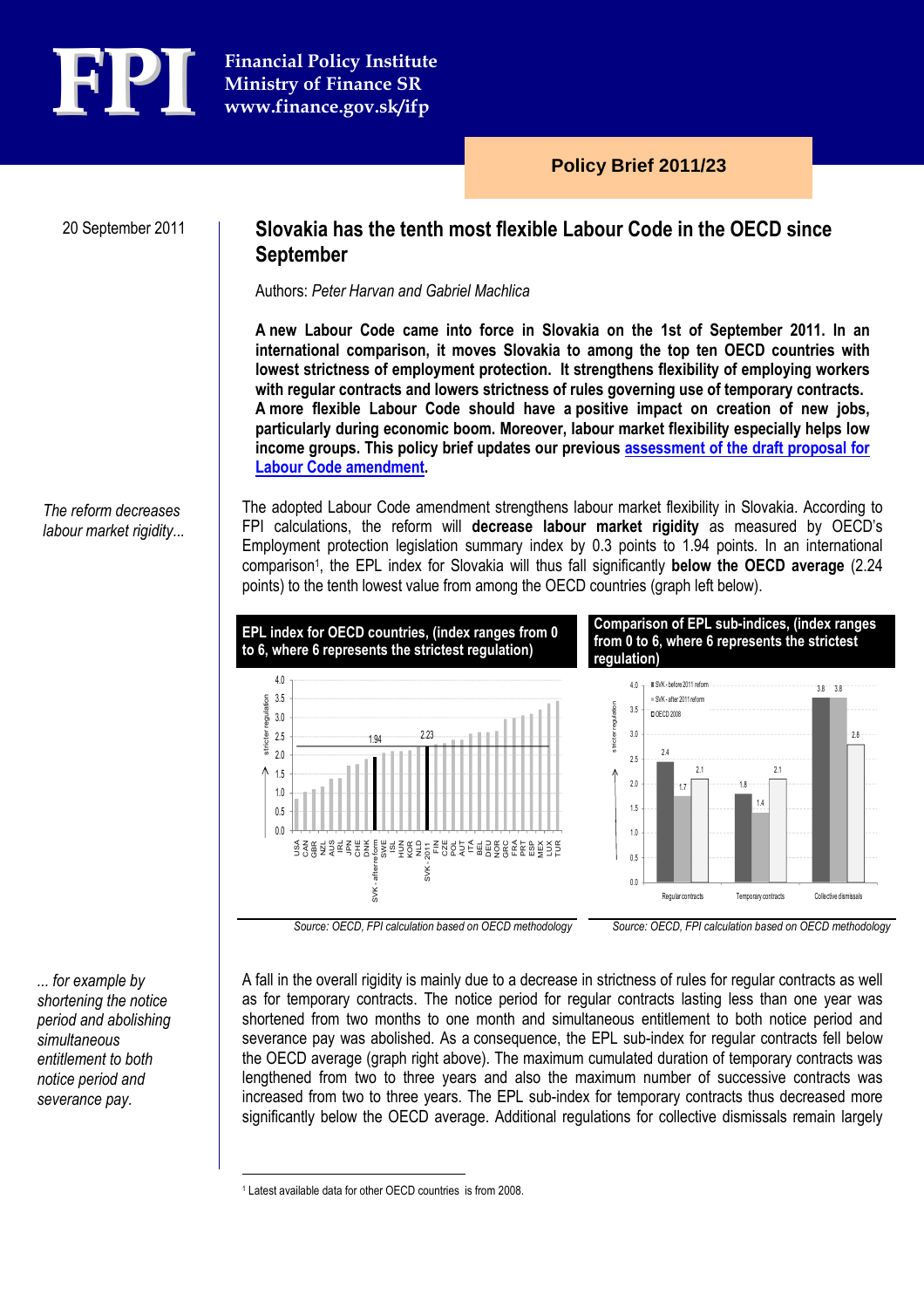unchanged. The EPL sub-index for collective dismissals remains unchanged above the OECD average.

The following table describes the changes in the Labour Code with impact on the employment protection index, which is described in greater detail in a box below.

| Impact of Labour Code reform on EPL index <sup>2</sup>             |                                                                                                   |                    |                              |                                   |                          |
|--------------------------------------------------------------------|---------------------------------------------------------------------------------------------------|--------------------|------------------------------|-----------------------------------|--------------------------|
| Area                                                               | Description of changes                                                                            | Old Labour<br>Code | <b>New</b><br>Labour<br>Code | <b>OECD</b><br>average in<br>2008 | Impact on<br>EPL         |
| Length of<br>notice period<br>+ severance<br>pay (monthly<br>wage) | Decrease for regular contracts lasting less than 1 year                                           | 4 months           | 1 month                      | 1 to $2$<br>months                | Increased<br>flexibility |
|                                                                    | Decrease for regular contracts lasting more than 1<br>year and less than 5 years                  | 4 months           | 2 month                      | $1.75$ to $3$<br>months           | Increased<br>flexibility |
|                                                                    | Decrease for regular contracts lasting more 20 years                                              | 6 months           | 3 month                      | 5.75 to 11<br>months              | Increased<br>flexibility |
| Maximum<br>number of<br>successive<br>fixed term<br>contracts      | Increased maximum number of successive fixed term<br>contracts                                    | 3 times            | 4 times                      | 4 times                           | Increased<br>flexibility |
| Maximum<br>duration of<br>fixed term<br>contracts                  | Increased maximum cumulated duration of fixed term<br>contracts                                   | 2 years            | 3 years                      | 3 years                           | Increased<br>flexibility |
| Compensation<br>after an unfair<br>dismissal                       | Decrease from 12 to 9 months and 6 months for firms<br>with less than 20 employees (monthly wage) | 12 months          | $9$ or $6$<br>months         | 12 to 18<br>months                | Increased<br>flexibility |
| Impact of measures on summary EPL index                            |                                                                                                   | 2.29               | 1.94                         | 2.24                              | Increased<br>flexibility |

Source: FPI calculation based on OECD methodology

Labour market institution including the Labour Code influence unemployment levels. Their changes however explain only about half of the unemployment increases in Europe between 1960 and first half o 1990s, while most of the remaining increases were caused by deep recession in the second half of the period (Nickell et al. 2005). A correct set up of the Labour Code is important but not sufficient to ensure low unemployment. This also depends on the setting of other institutions (for example the minimum wage) as well as the aggregate demand.

International institutions includind the OECD recommend a more flexible regulation of employment protection. While it is mostly assumed that a more flexible Labour Code inevitable leads to lower unemployment, the academic debate on this topic is not so conclusive. The existing empirical research assumes a perfectly functioning labour market when institutions do not exist (Freeman 2005).

A more flexible Labour Code should contribute to creation of new jobs and fall in unemployment particularly during economic expansion, which can be observed since second half of 2010. Strict regulation slows down flows in the labour market, which has a positive impact during a recession but can inhibit creation of new jobs (Messina & Valenti 2006). Economies with a more flexible employment protection experience greater volatility in the labour market and fall in employment during a recession.

Strengthening flexibility of employment protection will particularly help low income groups. Disadvantaged groups, like the youth and low skilled, with lowest income suffer from strict employment protection at most. A fall in expected severance costs of these groups will increase the willingness of firms to employ jobseekers who are perceived as riskier and thus with a higher chance that they will have to be dismissed (Venn 2009; Koeniger & Prat 2007). The new Labour Code should

A flexible Labour Code supports employment during economic expansion...

... and in particular helps low income groups.

 $\overline{a}$ 

<sup>2</sup> The impact of legislative changes is calculated by FPI and was not officially confirmed by the OECD.